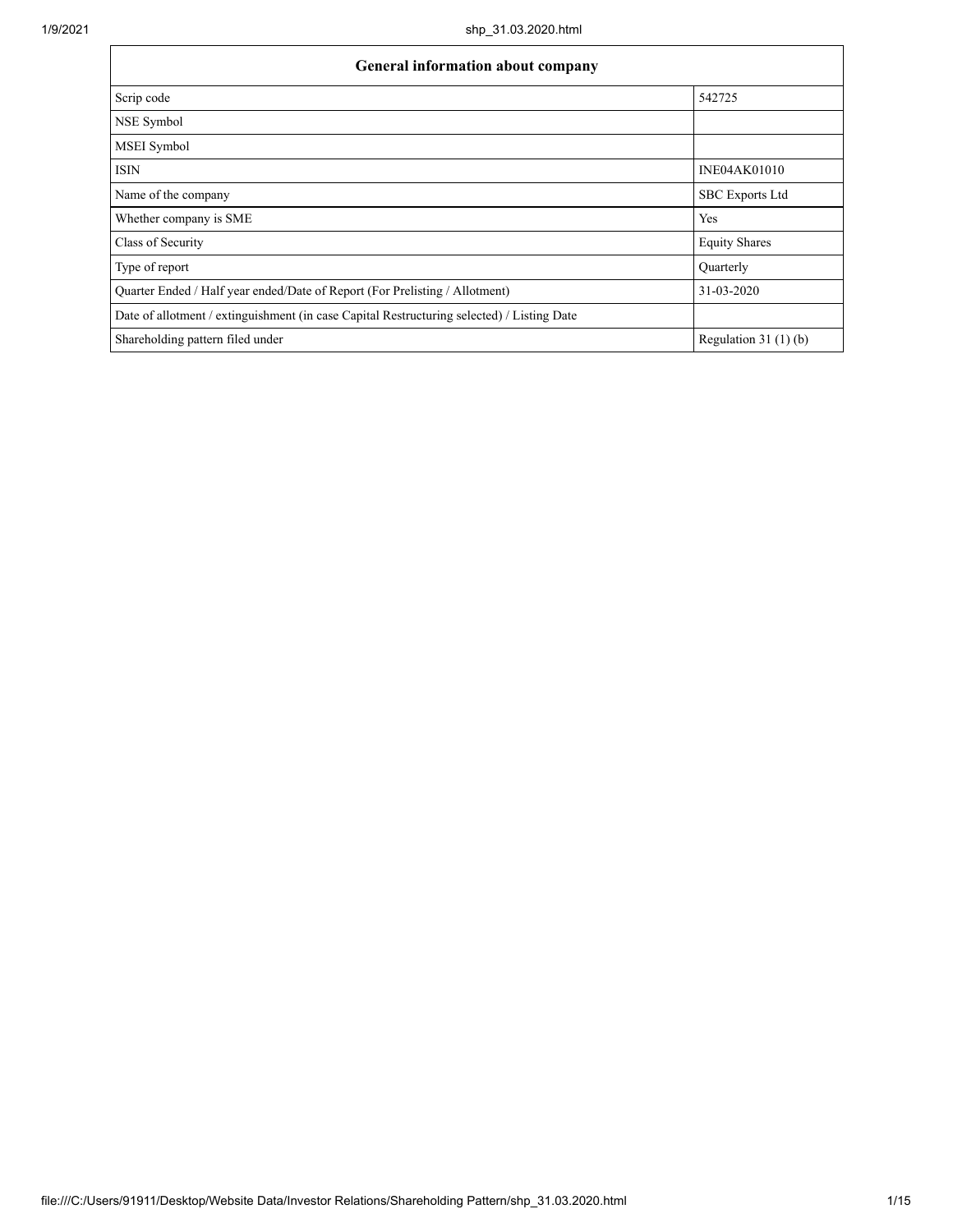|                 | <b>Declaration</b>                                                                        |                |                                |                       |                             |  |  |  |  |  |
|-----------------|-------------------------------------------------------------------------------------------|----------------|--------------------------------|-----------------------|-----------------------------|--|--|--|--|--|
| Sr.<br>No.      | Particular                                                                                | Yes/No         | Promoter and<br>Promoter Group | Public<br>shareholder | Non Promoter-<br>Non Public |  |  |  |  |  |
| $\mathbf{1}$    | Whether the Listed Entity has issued any partly paid up shares?                           | No             | No                             | No                    | N <sub>o</sub>              |  |  |  |  |  |
| 2               | Whether the Listed Entity has issued any Convertible Securities<br>?                      | N <sub>0</sub> | No.                            | N <sub>0</sub>        | No                          |  |  |  |  |  |
| $\overline{3}$  | Whether the Listed Entity has issued any Warrants?                                        | N <sub>0</sub> | No.                            | No                    | N <sub>o</sub>              |  |  |  |  |  |
| $\overline{4}$  | Whether the Listed Entity has any shares against which<br>depository receipts are issued? | No             | No                             | No                    | No                          |  |  |  |  |  |
| $\overline{5}$  | Whether the Listed Entity has any shares in locked-in?                                    | Yes            | Yes                            | Yes                   | Yes                         |  |  |  |  |  |
| 6               | Whether any shares held by promoters are pledge or otherwise<br>encumbered?               | No             | No                             |                       |                             |  |  |  |  |  |
| $7\phantom{.0}$ | Whether company has equity shares with differential voting<br>rights?                     | N <sub>0</sub> | No                             | No                    | No                          |  |  |  |  |  |
| 8               | Whether the listed entity has any significant beneficial owner?                           | Yes            |                                |                       |                             |  |  |  |  |  |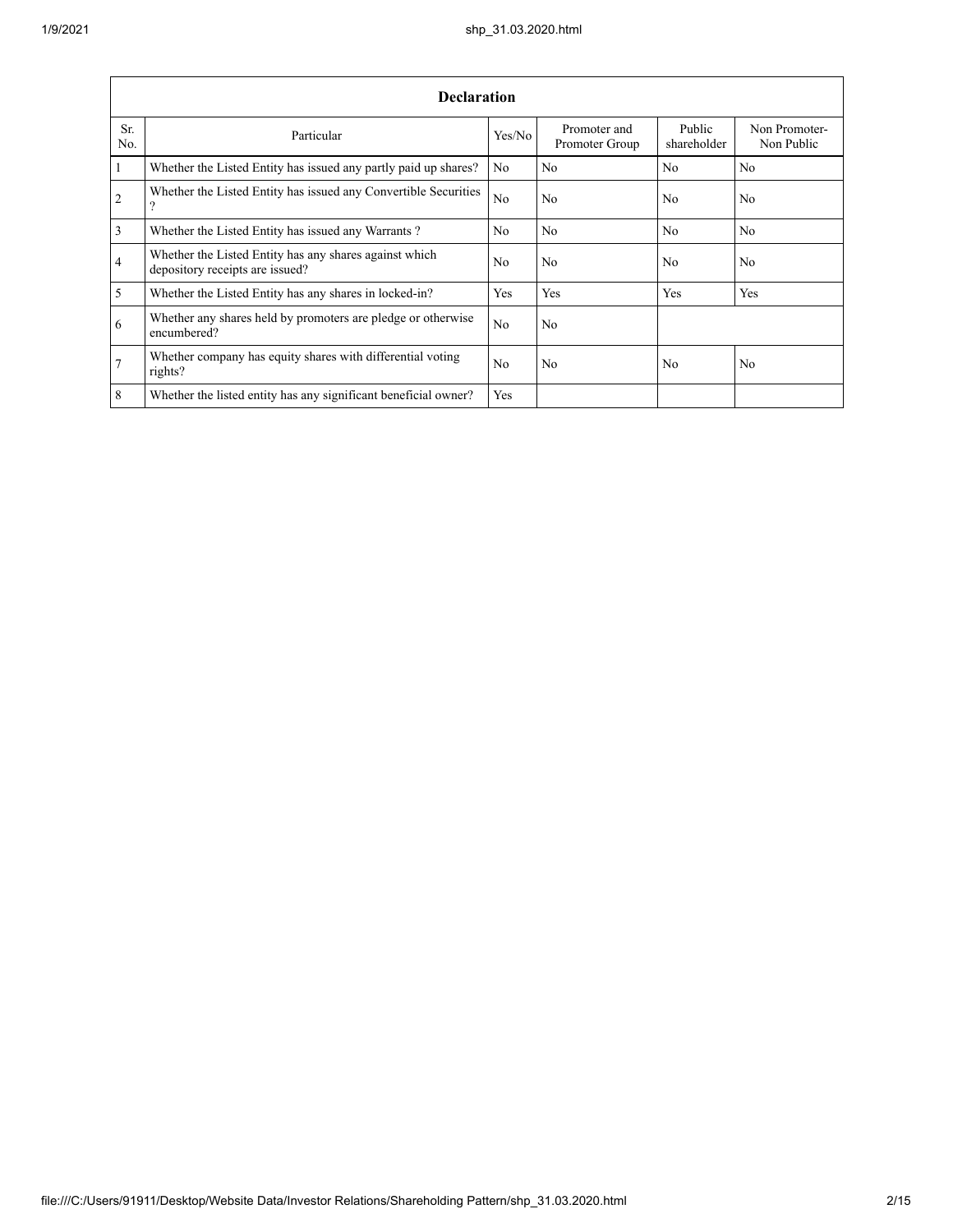| Category        |                                                                                                                                      | No. of<br>fully paid<br>Nos. Of |                | No. Of<br>Partly<br>paid-up | No. Of<br>shares         | Total nos.<br>shares | Shareholding as a<br>% of total no. of | Number of Voting Rights held in each<br>class of securities (IX) |  |          |            |
|-----------------|--------------------------------------------------------------------------------------------------------------------------------------|---------------------------------|----------------|-----------------------------|--------------------------|----------------------|----------------------------------------|------------------------------------------------------------------|--|----------|------------|
| Category<br>(I) | of<br>shareholder                                                                                                                    | shareholders                    | up equity      | equity                      | underlying<br>Depository | held (VII)           | shares (calculated<br>as per SCRR,     | No of Voting (XIV) Rights                                        |  |          | Total as a |
|                 | $= (IV) +$<br>shares<br>shares<br>(III)<br>Receipts<br>(II)<br>held (IV)<br>held<br>$(V)$ + $(VI)$<br>% of $(A+B+C2)$<br>(VI)<br>(V) | 1957) (VIII) As a               | Class eg:<br>X | Class<br>eg:y               | Total                    | $%$ of<br>$(A+B+C)$  |                                        |                                                                  |  |          |            |
| (A)             | Promoter<br>&<br>Promoter<br>Group                                                                                                   | 5                               | 7091500        |                             |                          | 7091500              | 67.01                                  | 7091500                                                          |  | 7091500  | 67.01      |
| (B)             | Public                                                                                                                               | 85                              | 3490500        |                             |                          | 3490500              | 32.99                                  | 3490500                                                          |  | 3490500  | 32.99      |
| (C)             | Non<br>Promoter-<br>Non Public                                                                                                       |                                 |                |                             |                          |                      |                                        |                                                                  |  |          |            |
| (C1)            | <b>Shares</b><br>underlying<br>DRs                                                                                                   |                                 |                |                             |                          |                      |                                        |                                                                  |  |          |            |
| (C2)            | Shares held<br>by<br>Employee<br>Trusts                                                                                              |                                 |                |                             |                          |                      |                                        |                                                                  |  |          |            |
|                 | Total                                                                                                                                | 90                              | 10582000       |                             |                          | 10582000             | 100                                    | 10582000                                                         |  | 10582000 | 100        |

## **Table I - Summary Statement holding of specified securities**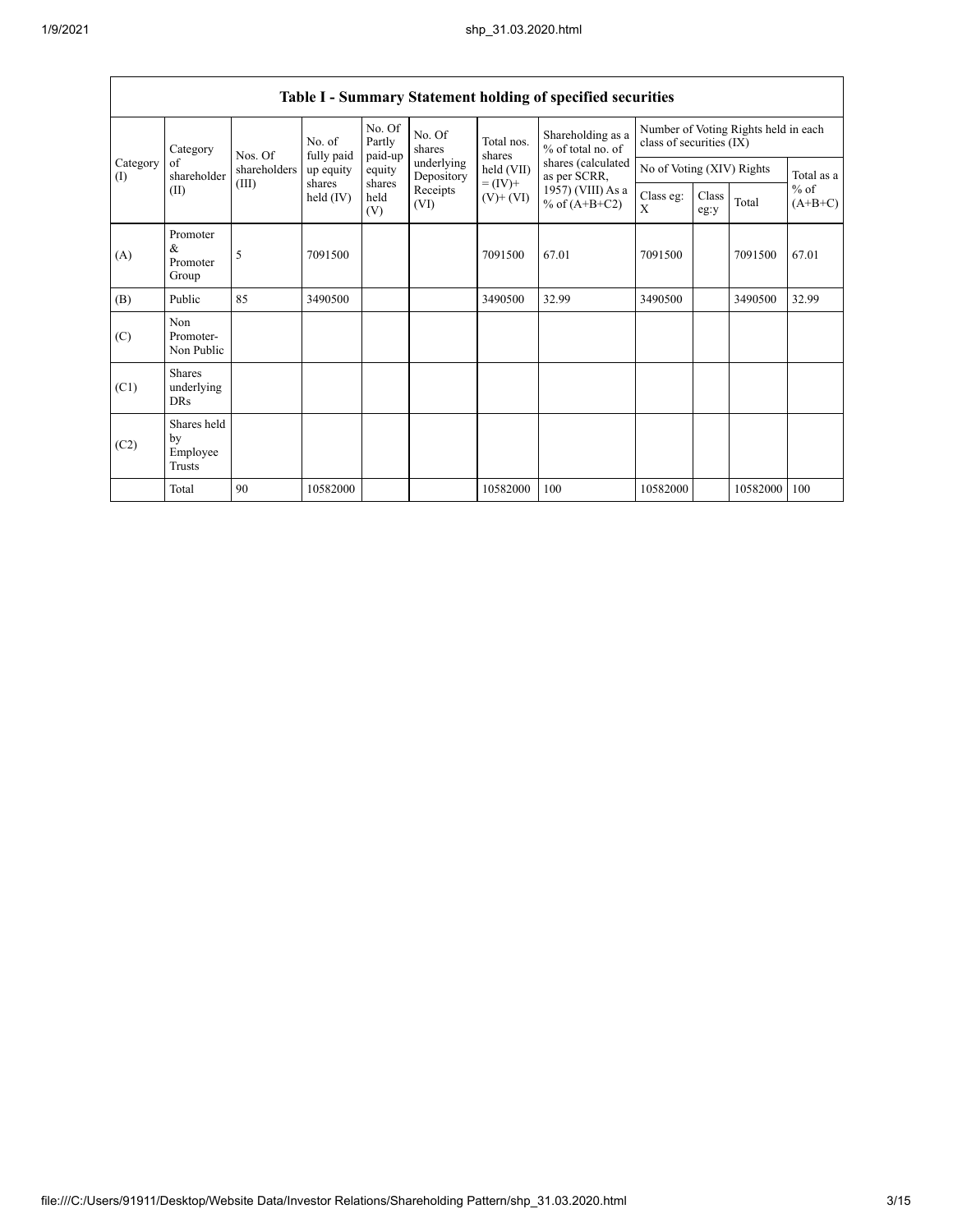| Table I - Summary Statement holding of specified securities |                                           |                                                                         |                                    |                                                           |                                                                                           |                                        |                                                  |                                                                        |                                                         |                                       |  |
|-------------------------------------------------------------|-------------------------------------------|-------------------------------------------------------------------------|------------------------------------|-----------------------------------------------------------|-------------------------------------------------------------------------------------------|----------------------------------------|--------------------------------------------------|------------------------------------------------------------------------|---------------------------------------------------------|---------------------------------------|--|
|                                                             |                                           |                                                                         |                                    |                                                           |                                                                                           |                                        |                                                  |                                                                        |                                                         |                                       |  |
| Category<br>Category                                        | of                                        | No. Of<br>No. of<br><b>Shares</b><br>Shares<br>Underlying<br>Underlying |                                    | No. Of Shares<br>Underlying<br>Outstanding<br>convertible | Shareholding, as a<br>% assuming full<br>conversion of<br>convertible<br>securities (as a | Number of<br>Locked in shares<br>(XII) |                                                  | Number of<br>Shares<br>pledged or<br>otherwise<br>encumbered<br>(XIII) |                                                         | Number of<br>equity shares<br>held in |  |
| (I)                                                         | shareholder<br>(II)                       | Outstanding<br>convertible<br>securities<br>(X)                         | Outstanding<br>Warrants<br>$(X_i)$ | securities and<br>No. Of<br>Warrants (Xi)<br>(a)          | percentage of<br>diluted share<br>capital) (XI)=<br>$(VII)+(X)$ As a % of<br>$(A+B+C2)$   | No. (a)                                | As a<br>$%$ of<br>total<br>Shares<br>held<br>(b) | No.<br>(a)                                                             | As a<br>$%$ of<br>total<br><b>Shares</b><br>held<br>(b) | dematerialized<br>form (XIV)          |  |
| (A)                                                         | Promoter<br>&<br>Promoter<br>Group        |                                                                         |                                    |                                                           | 67.01                                                                                     | 7061500                                | 99.58                                            |                                                                        |                                                         | 7091500                               |  |
| (B)                                                         | Public                                    |                                                                         |                                    |                                                           | 32.99                                                                                     | 538500                                 | 15.43                                            |                                                                        |                                                         | 3490500                               |  |
| (C)                                                         | Non<br>Promoter-<br>Non Public            |                                                                         |                                    |                                                           |                                                                                           |                                        |                                                  |                                                                        |                                                         |                                       |  |
| (C1)                                                        | <b>Shares</b><br>underlying<br><b>DRs</b> |                                                                         |                                    |                                                           |                                                                                           |                                        |                                                  |                                                                        |                                                         |                                       |  |
| (C2)                                                        | Shares held<br>by<br>Employee<br>Trusts   |                                                                         |                                    |                                                           |                                                                                           |                                        |                                                  |                                                                        |                                                         |                                       |  |
|                                                             | Total                                     |                                                                         |                                    |                                                           | 100                                                                                       | 7600000                                | 71.82                                            |                                                                        |                                                         | 10582000                              |  |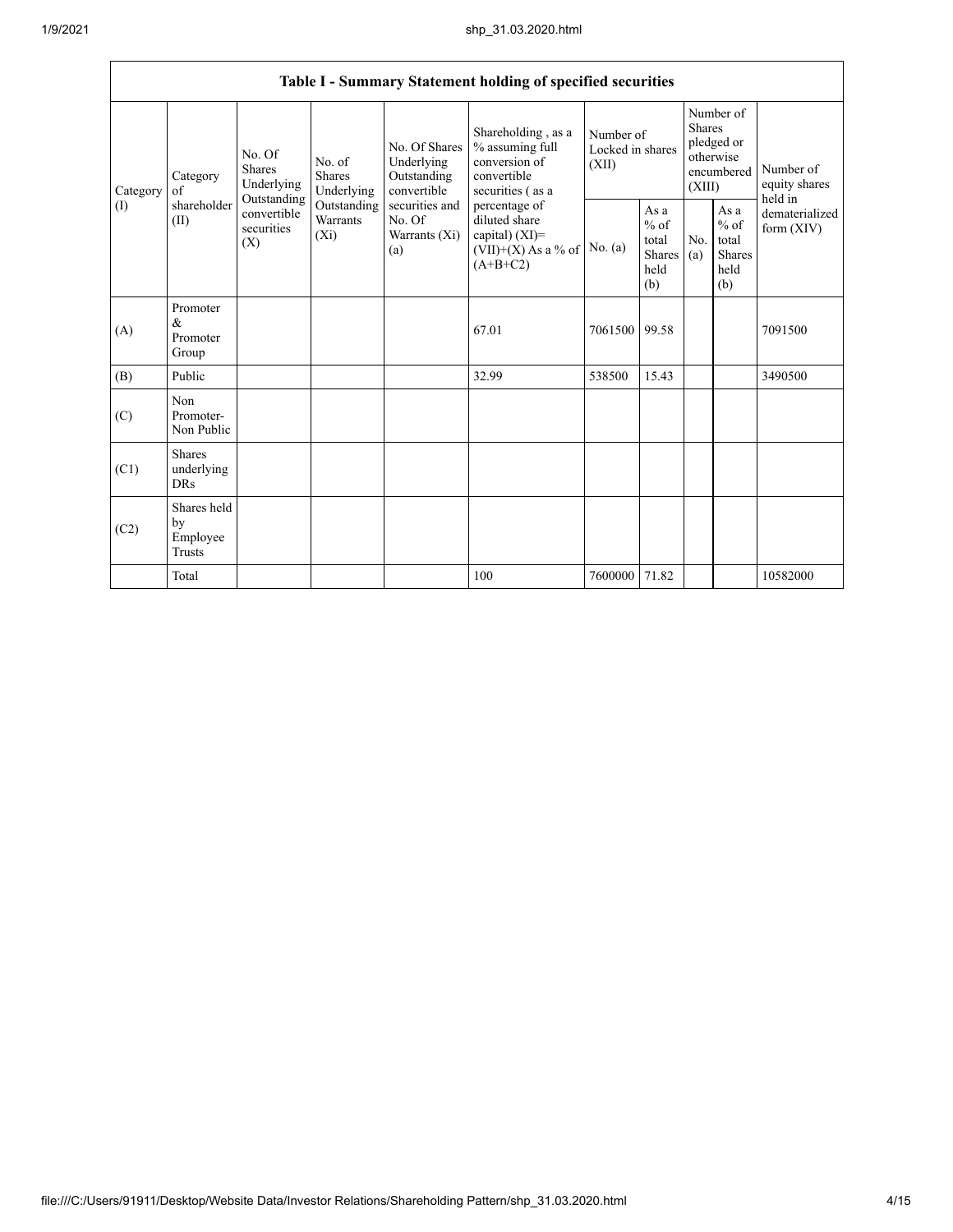|                                                                                                | Table II - Statement showing shareholding pattern of the Promoter and Promoter Group                                |                                                                              |                                   |                                 |                                    |                                                                                |                                          |                           |               |                                      |                                 |  |
|------------------------------------------------------------------------------------------------|---------------------------------------------------------------------------------------------------------------------|------------------------------------------------------------------------------|-----------------------------------|---------------------------------|------------------------------------|--------------------------------------------------------------------------------|------------------------------------------|---------------------------|---------------|--------------------------------------|---------------------------------|--|
|                                                                                                |                                                                                                                     |                                                                              |                                   | No.<br>Of                       | No. Of                             | Total nos.                                                                     | Shareholding<br>as a % of                | class of securities (IX)  |               | Number of Voting Rights held in each |                                 |  |
| Sr.                                                                                            | Category &<br>Name of the                                                                                           | Nos. Of<br>shareholders                                                      | No. of<br>fully paid<br>up equity | Partly<br>paid-<br>up           | shares<br>underlying<br>Depository | shares<br>held<br>$(VII) =$                                                    | total no. of<br>shares<br>(calculated as | No of Voting (XIV) Rights |               |                                      | Total<br>as a %                 |  |
|                                                                                                | Shareholders (I)                                                                                                    | (III)                                                                        | shares<br>held $(IV)$             | equity<br>shares<br>held<br>(V) | Receipts<br>(VI)                   | per SCRR,<br>$(IV)$ +<br>1957) (VIII)<br>$(V)+(VI)$<br>As a % of<br>$(A+B+C2)$ |                                          | Class eg:<br>Χ            | Class<br>eg:y | Total                                | of<br>Total<br>Voting<br>rights |  |
| $\boldsymbol{A}$                                                                               | Table II - Statement showing shareholding pattern of the Promoter and Promoter Group                                |                                                                              |                                   |                                 |                                    |                                                                                |                                          |                           |               |                                      |                                 |  |
| (1)                                                                                            | Indian                                                                                                              |                                                                              |                                   |                                 |                                    |                                                                                |                                          |                           |               |                                      |                                 |  |
| (a)                                                                                            | Individuals/Hindu<br>undivided Family                                                                               | $\overline{c}$                                                               | 5655000                           |                                 |                                    | 5655000                                                                        | 53.44                                    | 5655000                   |               | 5655000                              | 53.44                           |  |
| (d)                                                                                            | Any Other<br>(specify)                                                                                              | 3                                                                            | 1436500                           |                                 |                                    | 1436500                                                                        | 13.57                                    | 1436500                   |               | 1436500                              | 13.57                           |  |
| Sub-Total<br>(A)(1)                                                                            |                                                                                                                     | 5                                                                            | 7091500                           |                                 |                                    | 7091500                                                                        | 67.01                                    | 7091500                   |               | 7091500                              | 67.01                           |  |
| (2)                                                                                            | Foreign                                                                                                             |                                                                              |                                   |                                 |                                    |                                                                                |                                          |                           |               |                                      |                                 |  |
| Total<br>Shareholding<br>of Promoter<br>and<br>Promoter<br>Group $(A)=$<br>$(A)(1)+(A)$<br>(2) |                                                                                                                     | 5                                                                            | 7091500                           |                                 |                                    | 7091500                                                                        | 67.01                                    | 7091500                   |               | 7091500                              | 67.01                           |  |
| $\, {\bf B}$                                                                                   |                                                                                                                     | Table III - Statement showing shareholding pattern of the Public shareholder |                                   |                                 |                                    |                                                                                |                                          |                           |               |                                      |                                 |  |
| (1)                                                                                            | Institutions                                                                                                        |                                                                              |                                   |                                 |                                    |                                                                                |                                          |                           |               |                                      |                                 |  |
| (3)                                                                                            | Non-institutions                                                                                                    |                                                                              |                                   |                                 |                                    |                                                                                |                                          |                           |               |                                      |                                 |  |
| (a(i))                                                                                         | Individuals -<br>i.Individual<br>shareholders<br>holding nominal<br>share capital up<br>to Rs. 2 lakhs.             | 49                                                                           | 311500                            |                                 |                                    | 311500                                                                         | 2.94                                     | 311500                    |               | 311500                               | 2.94                            |  |
| (a(ii))                                                                                        | Individuals - ii.<br>Individual<br>shareholders<br>holding nominal<br>share capital in<br>excess of Rs. 2<br>lakhs. | 22                                                                           | 1739000                           |                                 |                                    | 1739000                                                                        | 16.43                                    | 1739000                   |               | 1739000                              | 16.43                           |  |
| (e)                                                                                            | Any Other<br>(specify)                                                                                              | 14                                                                           | 1440000                           |                                 |                                    | 1440000                                                                        | 13.61                                    | 1440000                   |               | 1440000                              | 13.61                           |  |
| Sub-Total<br>(B)(3)                                                                            |                                                                                                                     | 85                                                                           | 3490500                           |                                 |                                    | 3490500                                                                        | 32.99                                    | 3490500                   |               | 3490500                              | 32.99                           |  |
| <b>Total Public</b><br>Shareholding<br>$(B)=(B)(1)+$<br>$(B)(2)+(B)$<br>(3)                    |                                                                                                                     | 85                                                                           | 3490500                           |                                 |                                    | 3490500                                                                        | 32.99                                    | 3490500                   |               | 3490500                              | 32.99                           |  |
| $\mathbf C$                                                                                    | Table IV - Statement showing shareholding pattern of the Non Promoter- Non Public shareholder                       |                                                                              |                                   |                                 |                                    |                                                                                |                                          |                           |               |                                      |                                 |  |
| Total (<br>$A+B+C2$ )                                                                          |                                                                                                                     | 90                                                                           | 10582000                          |                                 |                                    | 10582000                                                                       | 100                                      | 10582000                  |               | 10582000                             | 100                             |  |
| Total<br>$(A+B+C)$                                                                             |                                                                                                                     | 90                                                                           | 10582000                          |                                 |                                    | 10582000                                                                       | 100                                      | 10582000                  |               | 10582000                             | 100                             |  |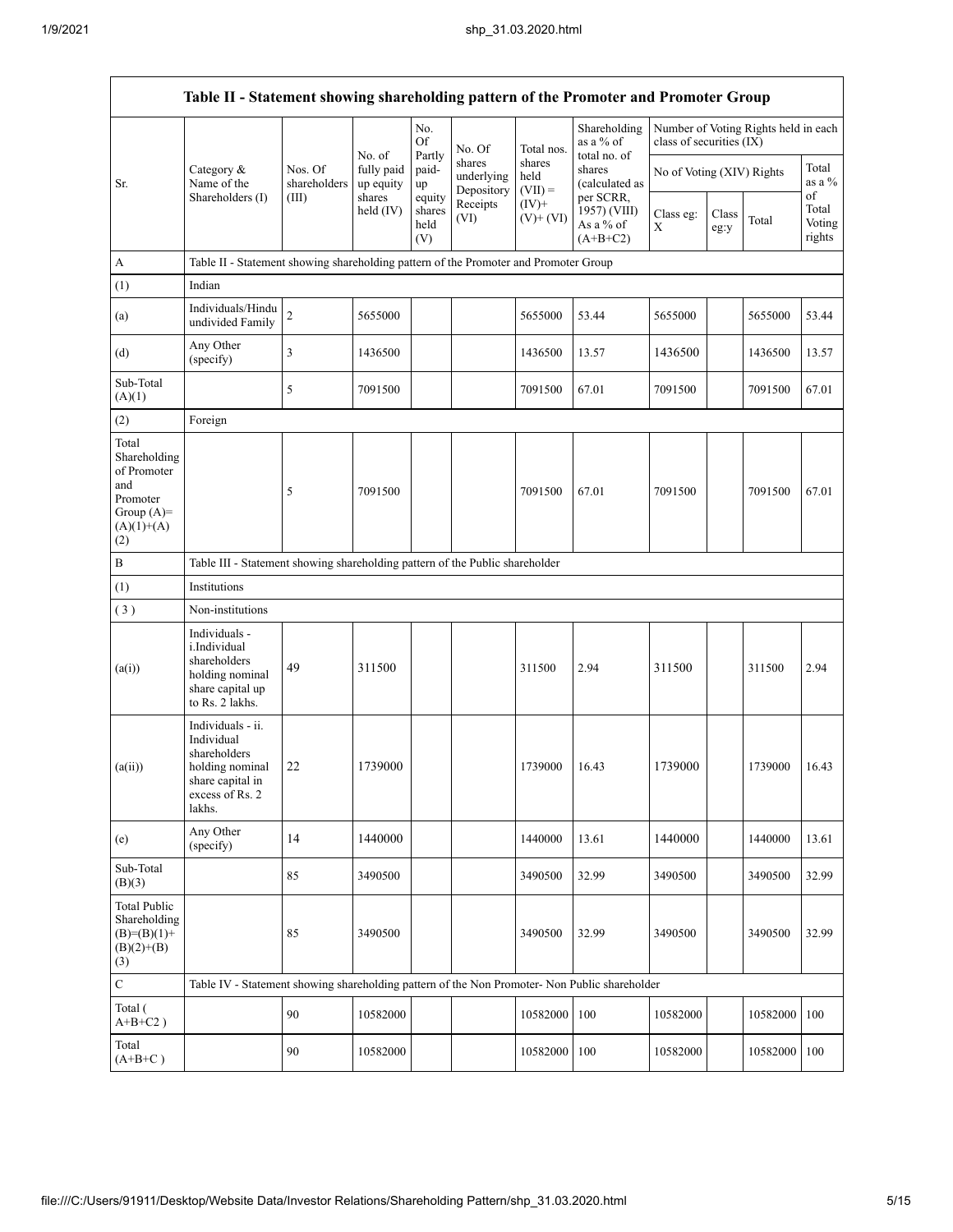|                                                                                         | Table II - Statement showing shareholding pattern of the Promoter and Promoter Group |                                                                                    |                                                                                                               |                                                                                               |                  |                                                                               |            |                                                            |                              |
|-----------------------------------------------------------------------------------------|--------------------------------------------------------------------------------------|------------------------------------------------------------------------------------|---------------------------------------------------------------------------------------------------------------|-----------------------------------------------------------------------------------------------|------------------|-------------------------------------------------------------------------------|------------|------------------------------------------------------------|------------------------------|
| Sr.<br>(X)                                                                              | No. Of<br>No. of<br>Shares<br>Shares<br>Underlying<br>Underlying<br>Outstanding      | No. Of Shares<br>Underlying<br>Outstanding<br>convertible                          | Shareholding, as a %<br>assuming full conversion<br>of convertible securities (<br>as a percentage of diluted | Number of<br>Locked in shares<br>(XII)                                                        |                  | Number of<br><b>Shares</b><br>pledged or<br>otherwise<br>encumbered<br>(XIII) |            | Number of<br>equity shares<br>held in                      |                              |
|                                                                                         | convertible<br>securities                                                            | Outstanding<br>securities and<br>Warrants<br>No. Of Warrants<br>$(X_i)$<br>(Xi)(a) |                                                                                                               | share capital) $(XI)$ =<br>$(VII)+(X)$ As a % of<br>$(A+B+C2)$                                | No. $(a)$        | As a<br>$%$ of<br>total<br>Shares<br>held<br>(b)                              | No.<br>(a) | As $\mathbf a$<br>$%$ of<br>total<br>Shares<br>held<br>(b) | dematerialized<br>form (XIV) |
| A                                                                                       |                                                                                      |                                                                                    |                                                                                                               | Table II - Statement showing shareholding pattern of the Promoter and Promoter Group          |                  |                                                                               |            |                                                            |                              |
| (1)                                                                                     | Indian                                                                               |                                                                                    |                                                                                                               |                                                                                               |                  |                                                                               |            |                                                            |                              |
| (a)                                                                                     |                                                                                      |                                                                                    |                                                                                                               | 53.44                                                                                         | 5655000          | 100                                                                           |            |                                                            | 5655000                      |
| (d)                                                                                     |                                                                                      |                                                                                    |                                                                                                               | 13.57                                                                                         | 1406500          | 97.91                                                                         |            |                                                            | 1436500                      |
| Sub-Total (A)<br>(1)                                                                    |                                                                                      |                                                                                    |                                                                                                               | 67.01                                                                                         | 7061500          | 99.58                                                                         |            |                                                            | 7091500                      |
| (2)                                                                                     | Foreign                                                                              |                                                                                    |                                                                                                               |                                                                                               |                  |                                                                               |            |                                                            |                              |
| Total<br>Shareholding<br>of Promoter<br>and Promoter<br>Group $(A)=$<br>$(A)(1)+(A)(2)$ |                                                                                      |                                                                                    |                                                                                                               | 67.01                                                                                         | 7061500 99.58    |                                                                               |            |                                                            | 7091500                      |
| $\, {\bf B}$                                                                            |                                                                                      |                                                                                    |                                                                                                               | Table III - Statement showing shareholding pattern of the Public shareholder                  |                  |                                                                               |            |                                                            |                              |
| (1)                                                                                     | Institutions                                                                         |                                                                                    |                                                                                                               |                                                                                               |                  |                                                                               |            |                                                            |                              |
| (3)                                                                                     | Non-institutions                                                                     |                                                                                    |                                                                                                               |                                                                                               |                  |                                                                               |            |                                                            |                              |
| (a(i))                                                                                  |                                                                                      |                                                                                    |                                                                                                               | 2.94                                                                                          | 5500             | 1.77                                                                          |            |                                                            | 311500                       |
| (a(ii))                                                                                 |                                                                                      |                                                                                    |                                                                                                               | 16.43                                                                                         | 533000           | 30.65                                                                         |            |                                                            | 1739000                      |
| (e)                                                                                     |                                                                                      |                                                                                    |                                                                                                               | 13.61                                                                                         | $\boldsymbol{0}$ | $\boldsymbol{0}$                                                              |            |                                                            | 1440000                      |
| Sub-Total (B)<br>(3)                                                                    |                                                                                      |                                                                                    |                                                                                                               | 32.99                                                                                         | 538500           | 15.43                                                                         |            |                                                            | 3490500                      |
| <b>Total Public</b><br>Shareholding<br>$(B)=(B)(1)+$<br>$(B)(2)+(B)(3)$                 |                                                                                      |                                                                                    |                                                                                                               | 32.99                                                                                         | 538500           | 15.43                                                                         |            |                                                            | 3490500                      |
| $\mathbf C$                                                                             |                                                                                      |                                                                                    |                                                                                                               | Table IV - Statement showing shareholding pattern of the Non Promoter- Non Public shareholder |                  |                                                                               |            |                                                            |                              |
| Total (<br>$\mathrm{A} \text{+} \mathrm{B} \text{+} \mathrm{C2}$ )                      |                                                                                      |                                                                                    |                                                                                                               | 100                                                                                           | 7600000 71.82    |                                                                               |            |                                                            | 10582000                     |
| Total<br>$(A+B+C)$                                                                      |                                                                                      |                                                                                    |                                                                                                               | 100                                                                                           | 7600000          | 71.82                                                                         |            |                                                            | 10582000                     |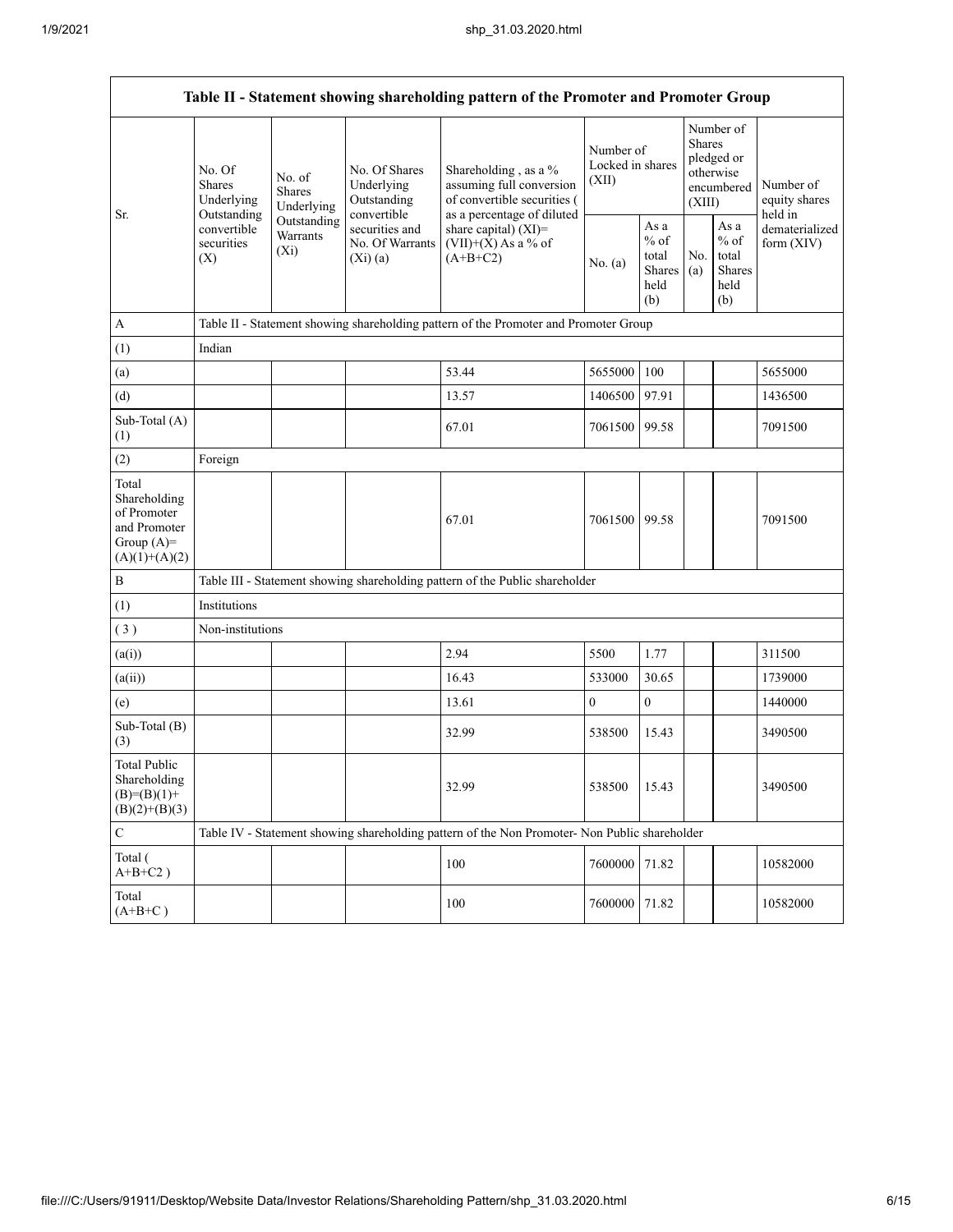| Individuals/Hindu undivided Family                                                                                                                                                       |                                                               |               |                       |  |  |  |  |  |
|------------------------------------------------------------------------------------------------------------------------------------------------------------------------------------------|---------------------------------------------------------------|---------------|-----------------------|--|--|--|--|--|
| Searial No.                                                                                                                                                                              | $\mathbf{1}$                                                  | $\sqrt{2}$    |                       |  |  |  |  |  |
| Name of the<br>Shareholders (I)                                                                                                                                                          | DHEERENDRA KUMAR GUPTA                                        | DEEPIKA GUPTA | Click here to go back |  |  |  |  |  |
| PAN(II)                                                                                                                                                                                  | ANJPG3113C                                                    | ASFPG0156J    | Total                 |  |  |  |  |  |
| No. of fully paid<br>up equity shares<br>$held$ (IV)                                                                                                                                     | 2525000                                                       | 3130000       | 5655000               |  |  |  |  |  |
| No. Of Partly paid-<br>up equity shares<br>held(V)                                                                                                                                       |                                                               |               |                       |  |  |  |  |  |
| No. Of shares<br>underlying<br>Depository<br>Receipts (VI)                                                                                                                               |                                                               |               |                       |  |  |  |  |  |
| Total nos. shares<br>held $(VII) = (IV) +$<br>$(V)$ + $(VI)$                                                                                                                             | 2525000                                                       | 3130000       | 5655000               |  |  |  |  |  |
| Shareholding as a<br>% of total no. of<br>shares (calculated<br>as per SCRR,<br>1957) (VIII) As a<br>% of $(A+B+C2)$                                                                     | 23.86                                                         | 29.58         | 53.44                 |  |  |  |  |  |
|                                                                                                                                                                                          | Number of Voting Rights held in each class of securities (IX) |               |                       |  |  |  |  |  |
| Class eg:X                                                                                                                                                                               | 2525000                                                       | 3130000       | 5655000               |  |  |  |  |  |
| Class eg:y                                                                                                                                                                               |                                                               |               |                       |  |  |  |  |  |
| Total                                                                                                                                                                                    | 2525000                                                       | 3130000       | 5655000               |  |  |  |  |  |
| Total as a % of<br>Total Voting rights                                                                                                                                                   | 23.86                                                         | 29.58         | 53.44                 |  |  |  |  |  |
| No. Of Shares<br>Underlying<br>Outstanding<br>convertible<br>securities $(X)$                                                                                                            |                                                               |               |                       |  |  |  |  |  |
| No. of Shares<br>Underlying<br>Outstanding<br>Warrants $(X_i)$                                                                                                                           |                                                               |               |                       |  |  |  |  |  |
| No. Of Shares<br>Underlying<br>Outstanding<br>convertible<br>securities and No.<br>Of Warrants (Xi)<br>(a)                                                                               |                                                               |               |                       |  |  |  |  |  |
| Shareholding, as a<br>% assuming full<br>conversion of<br>convertible<br>securities (as a<br>percentage of<br>diluted share<br>capital) (XI)=<br>$(VII)+(Xi)(a)$ As a<br>% of $(A+B+C2)$ | 23.86                                                         | 29.58         | 53.44                 |  |  |  |  |  |
| Number of Locked in shares (XII)                                                                                                                                                         |                                                               |               |                       |  |  |  |  |  |
| No. $(a)$                                                                                                                                                                                | 2525000                                                       | 3130000       | 5655000               |  |  |  |  |  |
| As a % of total<br>Shares held (b)                                                                                                                                                       | 100                                                           | 100           | 100                   |  |  |  |  |  |
|                                                                                                                                                                                          | Number of Shares pledged or otherwise encumbered (XIII)       |               |                       |  |  |  |  |  |
| No. $(a)$                                                                                                                                                                                |                                                               |               |                       |  |  |  |  |  |
|                                                                                                                                                                                          |                                                               |               |                       |  |  |  |  |  |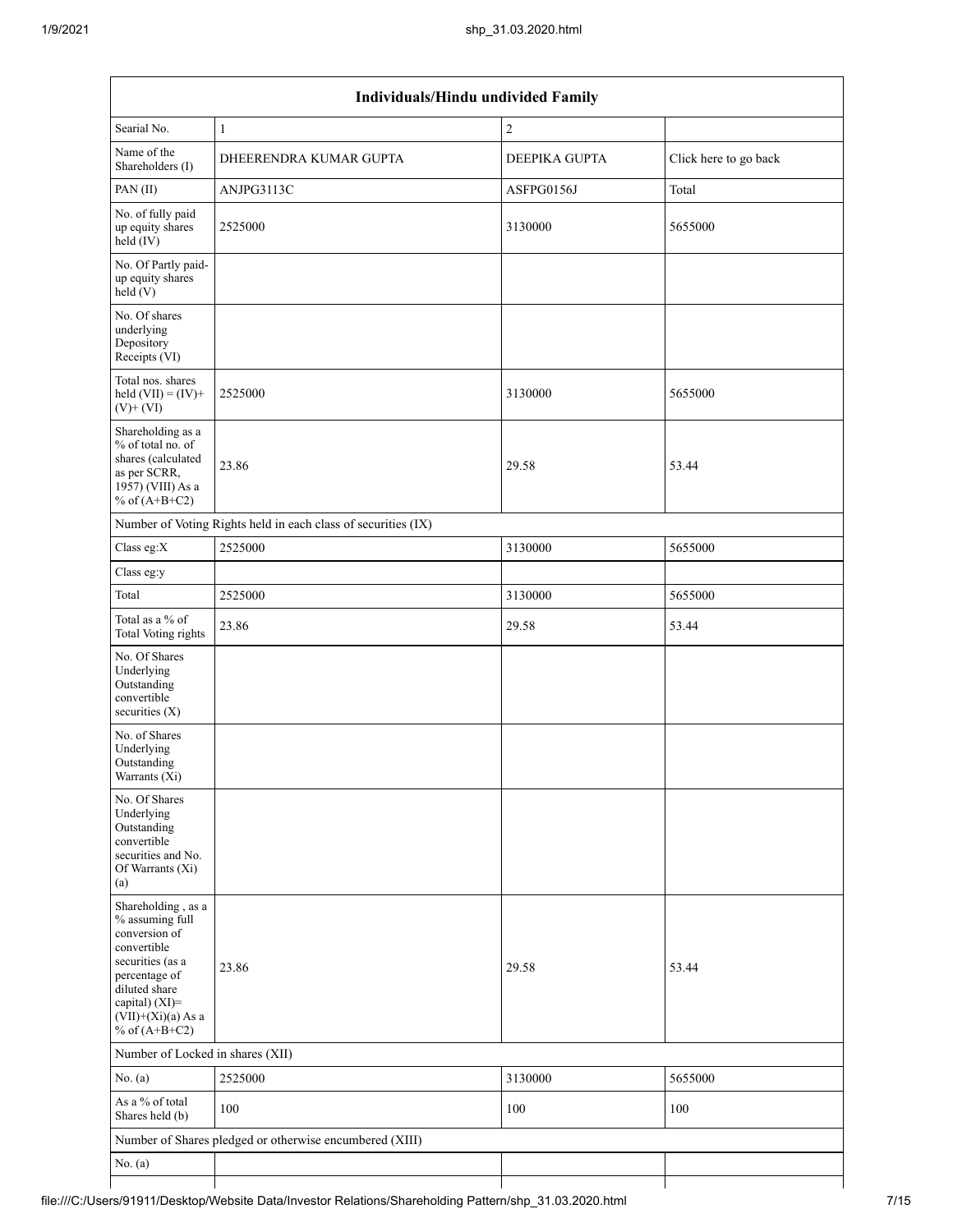## 1/9/2021 shp\_31.03.2020.html

| As a % of total<br>Shares held (b)                                   |          |          |         |
|----------------------------------------------------------------------|----------|----------|---------|
| Number of equity<br>shares held in<br>dematerialized<br>form $(XIV)$ | 2525000  | 3130000  | 5655000 |
| Reason for not providing PAN                                         |          |          |         |
| Reason for not<br>providing PAN                                      |          |          |         |
| Shareholder type                                                     | Promoter | Promoter |         |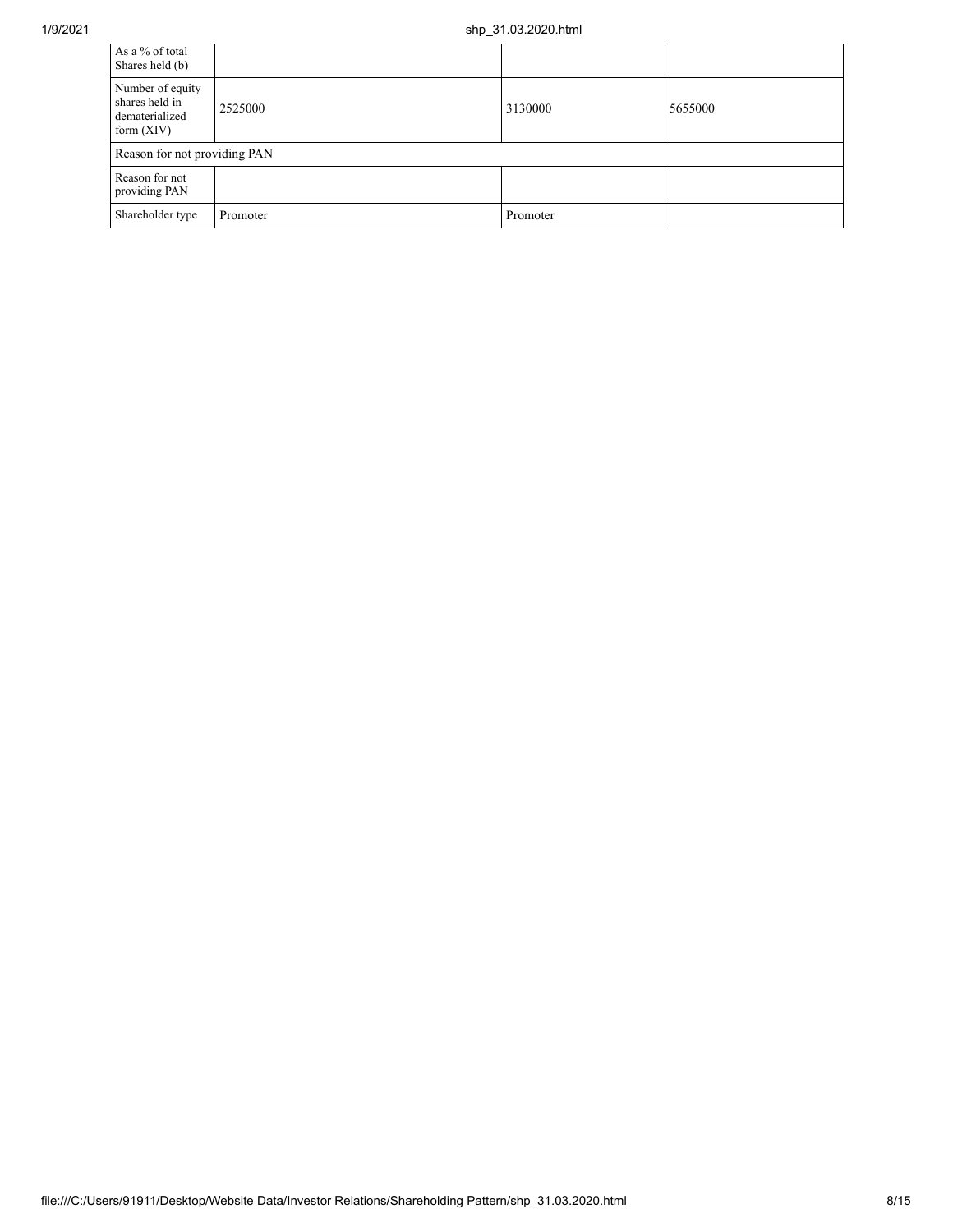| Any Other (specify)                                                                                                                                                                  |                                                               |                                     |                                         |                          |  |  |  |  |
|--------------------------------------------------------------------------------------------------------------------------------------------------------------------------------------|---------------------------------------------------------------|-------------------------------------|-----------------------------------------|--------------------------|--|--|--|--|
| Searial No.                                                                                                                                                                          | $\mathbf{1}$                                                  | $\mathbf{2}$                        | 3                                       |                          |  |  |  |  |
| Category                                                                                                                                                                             | <b>Bodies Corporate</b>                                       | Director or Director's<br>Relatives | Director or Director's Relatives        | Click here to go<br>back |  |  |  |  |
| Name of the<br>Shareholders (I)                                                                                                                                                      | <b>SBC FINMART</b><br><b>LIMITED</b>                          | <b>GOVINDJI GUPTA</b>               | <b>SUDHESHWAR KUMAR</b><br><b>GUPTA</b> |                          |  |  |  |  |
| PAN (II)                                                                                                                                                                             | AAUCS0396L                                                    | AJCPG6474H                          | AMWPG8329C                              | Total                    |  |  |  |  |
| No. of the<br>Shareholders (I)                                                                                                                                                       | $\mathbf{1}$                                                  | $\mathbf{1}$                        | $\mathbf{1}$                            | 3                        |  |  |  |  |
| No. of fully paid<br>up equity shares<br>held (IV)                                                                                                                                   | 1030000                                                       | 404000                              | 2500                                    | 1436500                  |  |  |  |  |
| No. Of Partly paid-<br>up equity shares<br>held (V)                                                                                                                                  |                                                               |                                     |                                         |                          |  |  |  |  |
| No. Of shares<br>underlying<br>Depository<br>Receipts (VI)                                                                                                                           |                                                               |                                     |                                         |                          |  |  |  |  |
| Total nos. shares<br>held $(VII) = (IV) +$<br>$(V)$ + $(VI)$                                                                                                                         | 1030000                                                       | 404000                              | 2500                                    | 1436500                  |  |  |  |  |
| Shareholding as a<br>% of total no. of<br>shares (calculated<br>as per SCRR,<br>1957) (VIII) As a<br>% of $(A+B+C2)$                                                                 | 9.73                                                          | 3.82                                | 0.02                                    | 13.57                    |  |  |  |  |
|                                                                                                                                                                                      | Number of Voting Rights held in each class of securities (IX) |                                     |                                         |                          |  |  |  |  |
| Class eg: X                                                                                                                                                                          | 1030000                                                       | 404000                              | 2500                                    | 1436500                  |  |  |  |  |
| Class eg:y                                                                                                                                                                           |                                                               |                                     |                                         |                          |  |  |  |  |
| Total                                                                                                                                                                                | 1030000                                                       | 404000                              | 2500                                    | 1436500                  |  |  |  |  |
| Total as a % of<br><b>Total Voting rights</b>                                                                                                                                        | 9.73                                                          | 3.82                                | 0.02                                    | 13.57                    |  |  |  |  |
| No. Of Shares<br>Underlying<br>Outstanding<br>convertible<br>securities $(X)$                                                                                                        |                                                               |                                     |                                         |                          |  |  |  |  |
| No. of Shares<br>Underlying<br>Outstanding<br>Warrants (Xi)                                                                                                                          |                                                               |                                     |                                         |                          |  |  |  |  |
| No. Of Shares<br>Underlying<br>Outstanding<br>convertible<br>securities and No.<br>Of Warrants (Xi)<br>(a)                                                                           |                                                               |                                     |                                         |                          |  |  |  |  |
| Shareholding, as a<br>% assuming full<br>conversion of<br>convertible<br>securities (as a<br>percentage of<br>diluted share<br>capital) (XI)=<br>$(VII)+(X)$ As a %<br>of $(A+B+C2)$ | 9.73                                                          | 3.82                                | 0.02                                    | 13.57                    |  |  |  |  |
| Number of Locked in shares (XII)                                                                                                                                                     |                                                               |                                     |                                         |                          |  |  |  |  |
| No. (a)                                                                                                                                                                              | 1000000                                                       | 404000                              | 2500                                    | 1406500                  |  |  |  |  |
|                                                                                                                                                                                      |                                                               |                                     |                                         |                          |  |  |  |  |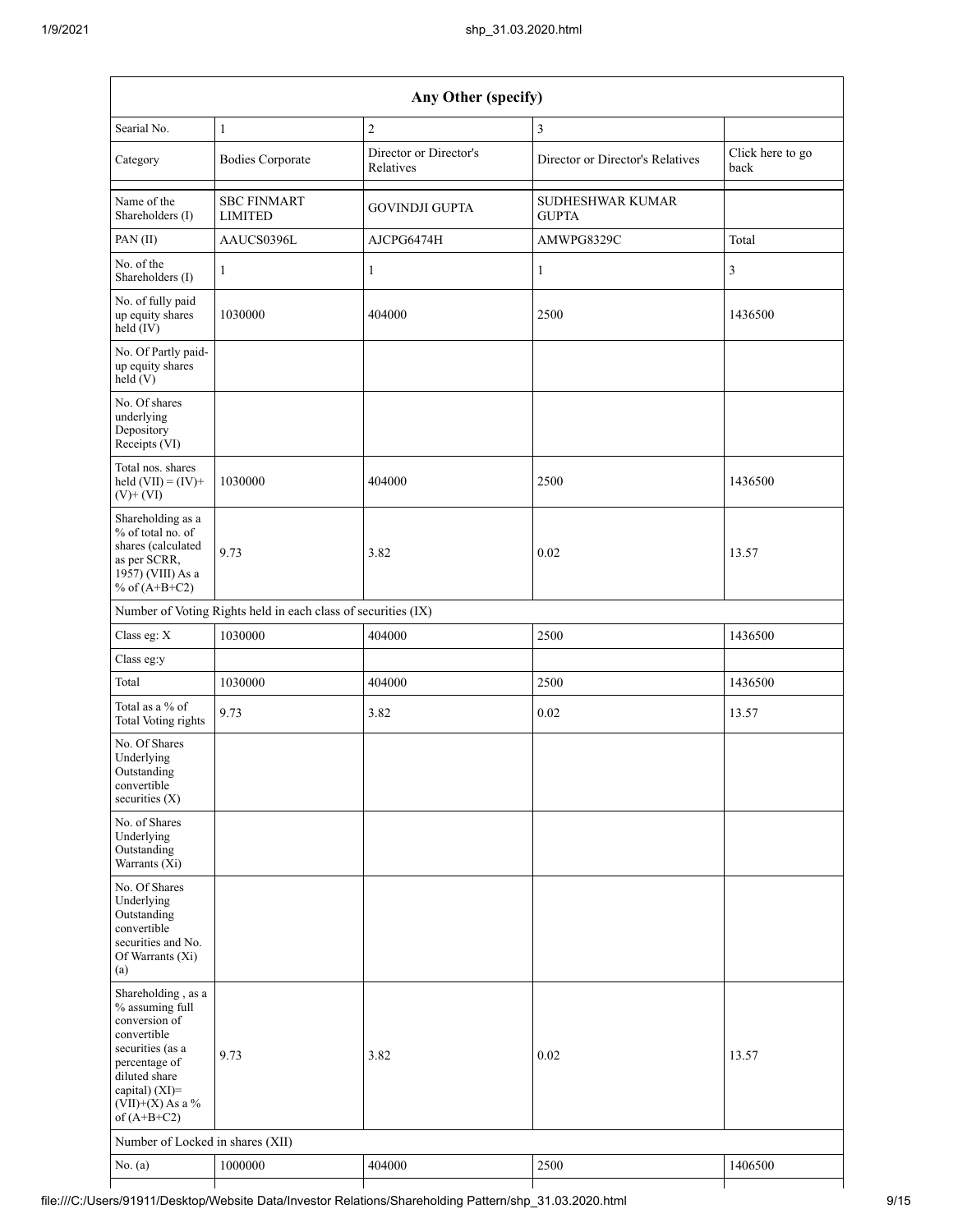## 1/9/2021 shp\_31.03.2020.html

| As a % of total<br>Shares held (b)                                   | 97.09                                                   | 100            | 100            | 97.91   |
|----------------------------------------------------------------------|---------------------------------------------------------|----------------|----------------|---------|
|                                                                      | Number of Shares pledged or otherwise encumbered (XIII) |                |                |         |
| No. (a)                                                              |                                                         |                |                |         |
| As a % of total<br>Shares held (b)                                   |                                                         |                |                |         |
| Number of equity<br>shares held in<br>dematerialized<br>form $(XIV)$ | 1030000                                                 | 404000         | 2500           | 1436500 |
| Reason for not providing PAN                                         |                                                         |                |                |         |
| Reason for not<br>providing PAN                                      |                                                         |                |                |         |
| Shareholder type                                                     | Promoter Group                                          | Promoter Group | Promoter Group |         |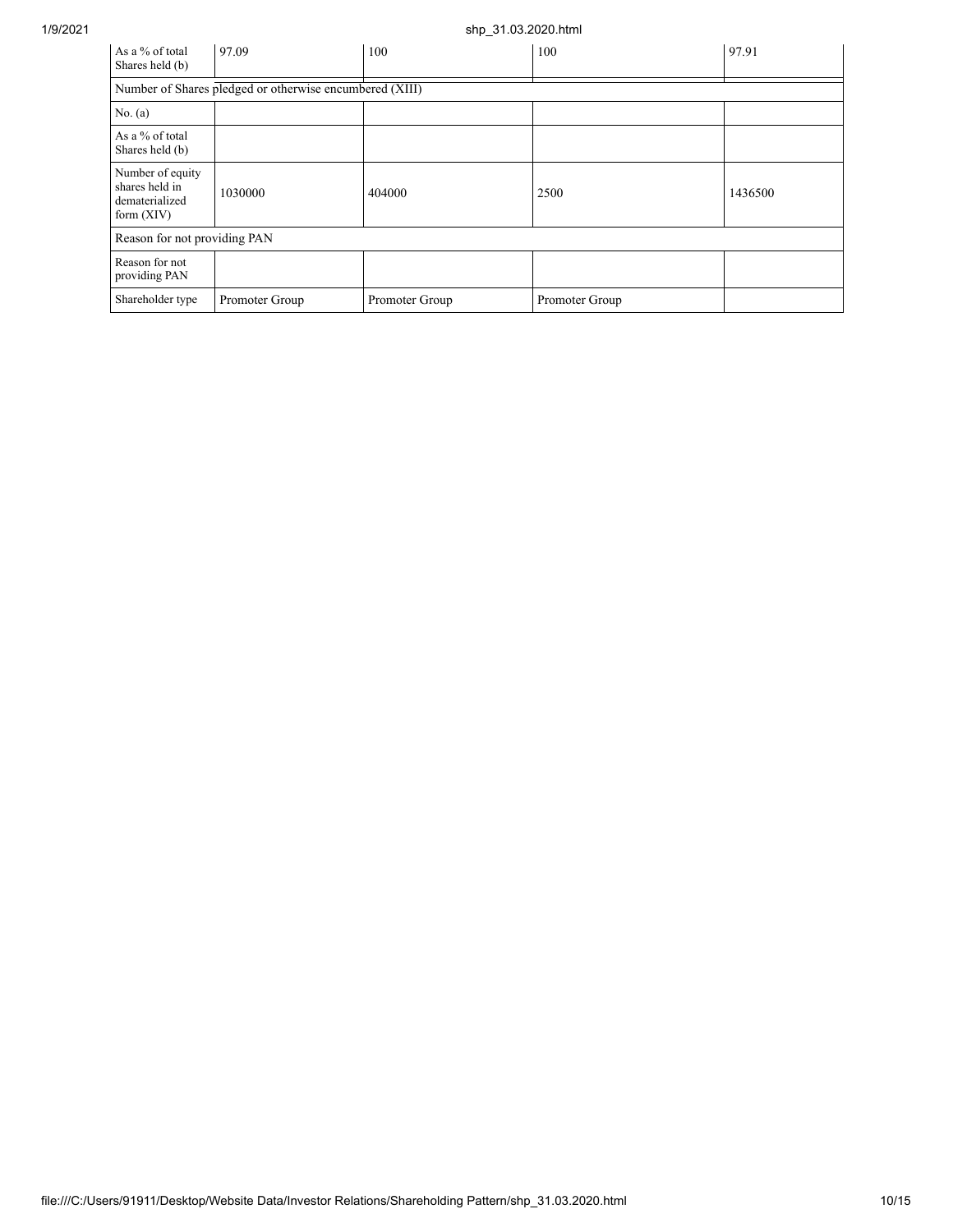$\overline{1}$ 

| Individuals - ii. Individual shareholders holding nominal share capital in excess of Rs. 2 lakhs.                                                                                       |                                                               |                  |                |                       |  |  |  |  |  |
|-----------------------------------------------------------------------------------------------------------------------------------------------------------------------------------------|---------------------------------------------------------------|------------------|----------------|-----------------------|--|--|--|--|--|
| Searial No.                                                                                                                                                                             | $\mathbf{1}$                                                  | $\overline{c}$   | $\mathfrak{Z}$ |                       |  |  |  |  |  |
| Name of the<br>Shareholders (I)                                                                                                                                                         | AMIT KUMAR AGRAWAL                                            | NEERAJ GARG      | SWETA AGRAWAL  | Click here to go back |  |  |  |  |  |
| PAN (II)                                                                                                                                                                                | AIAPA8555C                                                    | ADHPG6394B       | AWKPA8802A     | Total                 |  |  |  |  |  |
| No. of fully paid<br>up equity shares<br>held (IV)                                                                                                                                      | 505500                                                        | 144000           | 194500         | 844000                |  |  |  |  |  |
| No. Of Partly paid-<br>up equity shares<br>held(V)                                                                                                                                      |                                                               |                  |                |                       |  |  |  |  |  |
| No. Of shares<br>underlying<br>Depository<br>Receipts (VI)                                                                                                                              |                                                               |                  |                |                       |  |  |  |  |  |
| Total nos. shares<br>held $(VII) = (IV) +$<br>$(V)$ + $(VI)$                                                                                                                            | 505500                                                        | 144000           | 194500         | 844000                |  |  |  |  |  |
| Shareholding as a<br>% of total no. of<br>shares (calculated<br>as per SCRR,<br>1957) (VIII) As a<br>% of $(A+B+C2)$                                                                    | 4.78                                                          | 1.36             | 1.84           | 7.98                  |  |  |  |  |  |
|                                                                                                                                                                                         | Number of Voting Rights held in each class of securities (IX) |                  |                |                       |  |  |  |  |  |
| Class eg: X                                                                                                                                                                             | 505500                                                        | 144000           | 194500         | 844000                |  |  |  |  |  |
| Class eg:y                                                                                                                                                                              |                                                               |                  |                |                       |  |  |  |  |  |
| Total                                                                                                                                                                                   | 505500                                                        | 144000           | 194500         | 844000                |  |  |  |  |  |
| Total as a % of<br><b>Total Voting rights</b>                                                                                                                                           | 4.78                                                          | 1.36             | 1.84           | 7.98                  |  |  |  |  |  |
| No. Of Shares<br>Underlying<br>Outstanding<br>convertible<br>securities (X)                                                                                                             |                                                               |                  |                |                       |  |  |  |  |  |
| No. of Shares<br>Underlying<br>Outstanding<br>Warrants (Xi)                                                                                                                             |                                                               |                  |                |                       |  |  |  |  |  |
| No. Of Shares<br>Underlying<br>Outstanding<br>convertible<br>securities and No.<br>Of Warrants (Xi)<br>(a)                                                                              |                                                               |                  |                |                       |  |  |  |  |  |
| Shareholding, as a<br>% assuming full<br>conversion of<br>convertible<br>securities (as a<br>percentage of<br>diluted share<br>capital) $(XI)$ =<br>$(VII)+(X)$ As a %<br>of $(A+B+C2)$ | 4.78                                                          | 1.36             | 1.84           | 7.98                  |  |  |  |  |  |
| Number of Locked in shares (XII)                                                                                                                                                        |                                                               |                  |                |                       |  |  |  |  |  |
| No. $(a)$                                                                                                                                                                               | 505500                                                        | $\boldsymbol{0}$ | 2500           | 508000                |  |  |  |  |  |
| As a % of total<br>Shares held (b)                                                                                                                                                      | 100                                                           | $\boldsymbol{0}$ | 1.29           | 60.19                 |  |  |  |  |  |
| Number of equity<br>shares held in<br>dematerialized<br>form (XIV)                                                                                                                      | 505500                                                        | 144000           | 194500         | 844000                |  |  |  |  |  |

٦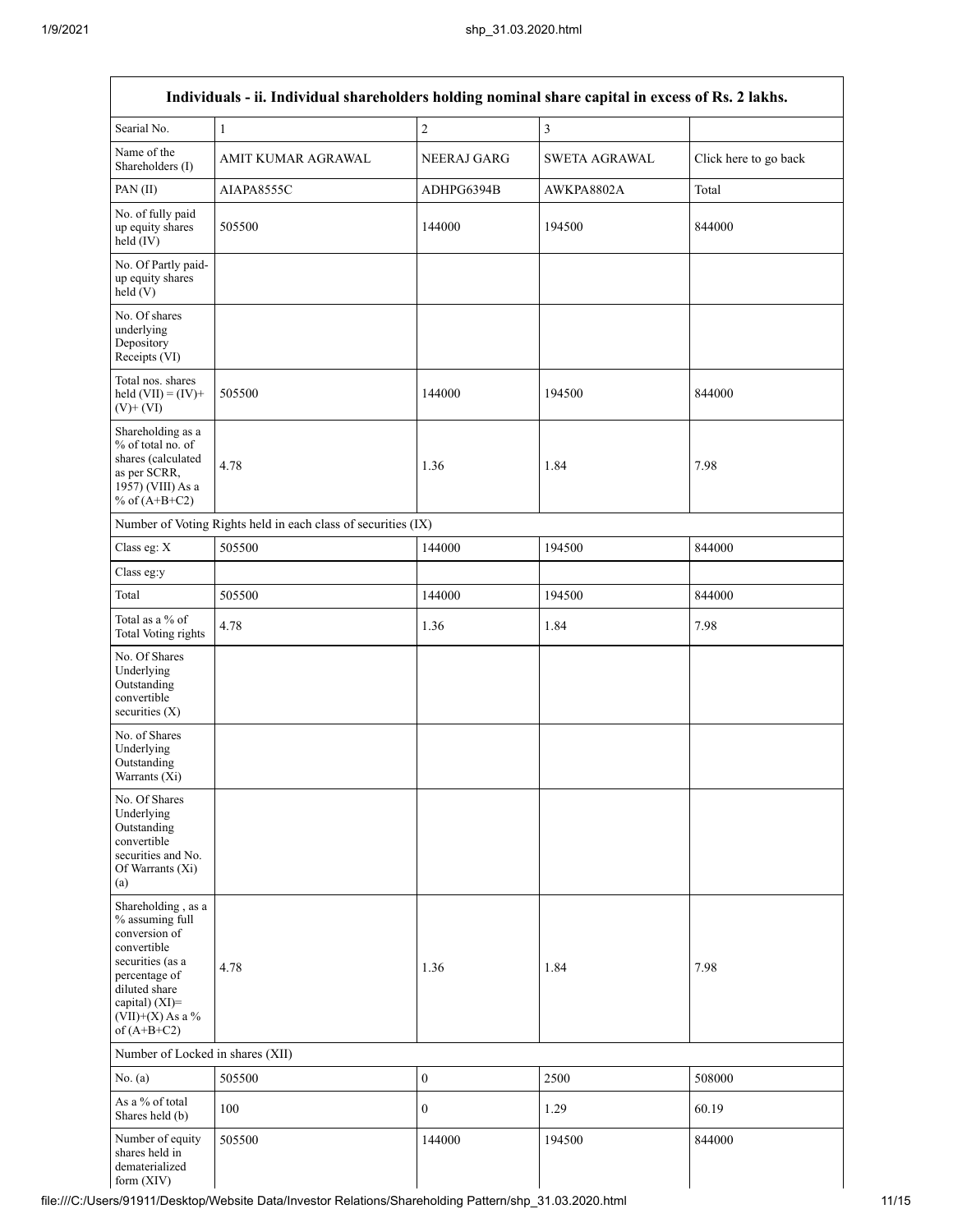| Reason for not providing PAN    |  |  |  |  |  |  |  |
|---------------------------------|--|--|--|--|--|--|--|
| Reason for not<br>providing PAN |  |  |  |  |  |  |  |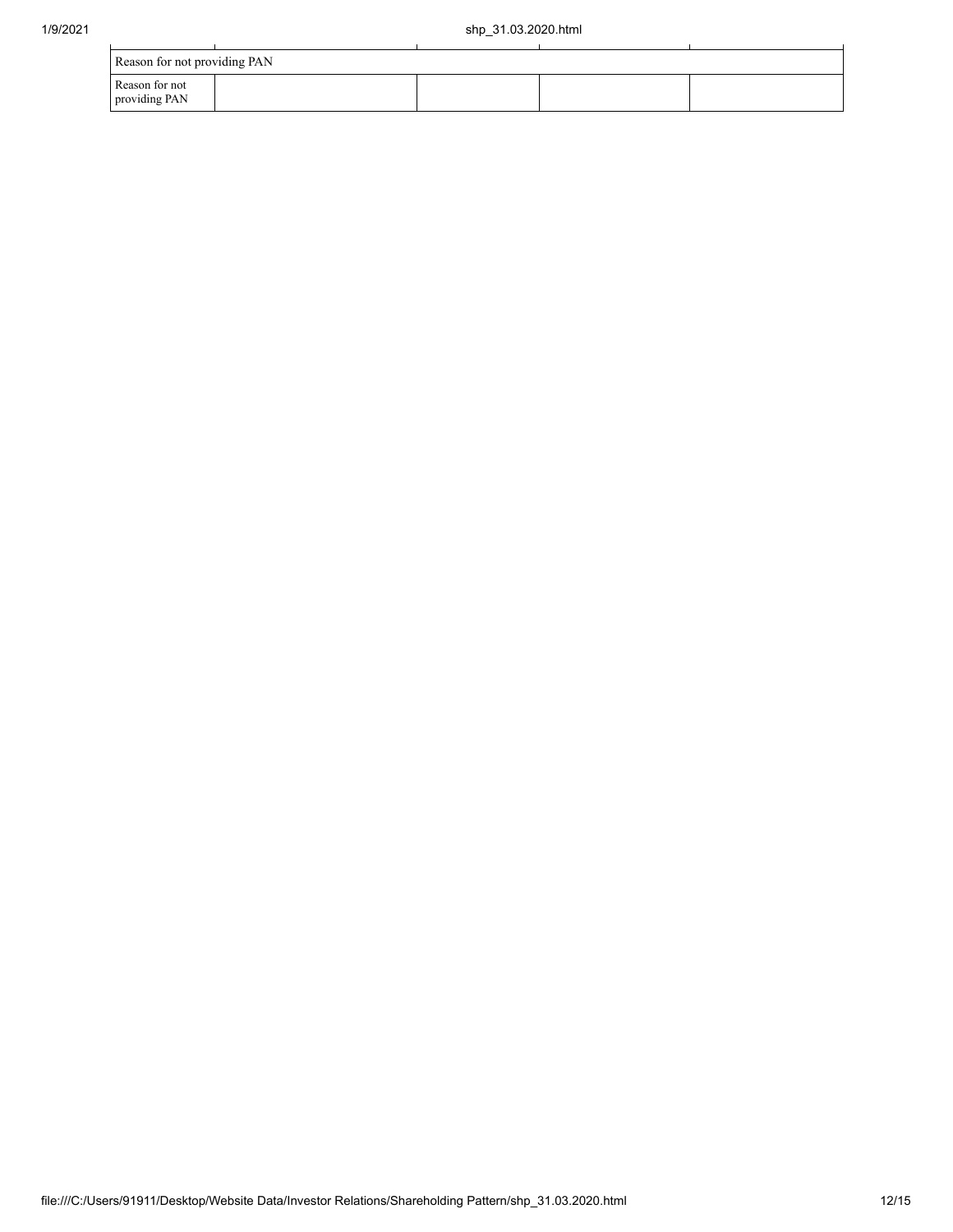| Any Other (specify)                                                                                                                                                                          |                                                               |                                                           |                                                         |                     |                                              |                             |  |  |  |  |
|----------------------------------------------------------------------------------------------------------------------------------------------------------------------------------------------|---------------------------------------------------------------|-----------------------------------------------------------|---------------------------------------------------------|---------------------|----------------------------------------------|-----------------------------|--|--|--|--|
| Searial No.                                                                                                                                                                                  | $\mathbf{1}$                                                  | $\overline{c}$                                            | 3                                                       | $\overline{4}$      | 5                                            |                             |  |  |  |  |
| Category                                                                                                                                                                                     | <b>Bodies Corporate</b>                                       | <b>Bodies Corporate</b>                                   | <b>Bodies Corporate</b>                                 | Clearing<br>Members | <b>HUF</b>                                   |                             |  |  |  |  |
| Category / More<br>than 1 percentage                                                                                                                                                         | More than 1 percentage<br>of shareholding                     | More than 1 percentage of<br>shareholding                 | More than 1<br>percentage of<br>shareholding            | Category            | More than 1<br>percentage of<br>shareholding |                             |  |  |  |  |
| Name of the<br>Shareholders (I)                                                                                                                                                              | <b>MASATYA</b><br><b>TECHNOLOGIES</b><br>PRIVATE LIMITED      | <b>RAMASHREE</b><br><b>COMMODITIES</b><br>PRIVATE LIMITED | <b>SAM REALTOWN</b><br><b>PRIVATE</b><br><b>LIMITED</b> |                     | <b>NEERAJ</b><br>KUMAR &<br><b>SONS HUF</b>  | Click<br>here to<br>go back |  |  |  |  |
| PAN (II)                                                                                                                                                                                     | AAGCM1755P                                                    | AAGCR6922D                                                | AATCS2793Q                                              |                     | AAFHN7310F                                   | Total                       |  |  |  |  |
| No. of the<br>Shareholders (I)                                                                                                                                                               | 1                                                             | 1                                                         | $\mathbf{1}$                                            | $\overline{2}$      | 1                                            | 2                           |  |  |  |  |
| No. of fully paid<br>up equity shares<br>$held$ (IV)                                                                                                                                         | 342000                                                        | 234000                                                    | 270000                                                  | 54000               | 228000                                       | 54000                       |  |  |  |  |
| No. Of Partly paid-<br>up equity shares<br>held (V)                                                                                                                                          |                                                               |                                                           |                                                         |                     |                                              |                             |  |  |  |  |
| No. Of shares<br>underlying<br>Depository<br>Receipts (VI)                                                                                                                                   |                                                               |                                                           |                                                         |                     |                                              |                             |  |  |  |  |
| Total nos. shares<br>held $(VII) = (IV) +$<br>$(V)$ + $(VI)$                                                                                                                                 | 342000                                                        | 234000                                                    | 270000                                                  | 54000               | 228000                                       | 54000                       |  |  |  |  |
| Shareholding as a<br>% of total no. of<br>shares (calculated<br>3.23<br>as per SCRR,<br>1957) (VIII) As a<br>% of $(A+B+C2)$                                                                 |                                                               | 2.21                                                      | 2.55                                                    | 0.51                | 2.15                                         | 0.51                        |  |  |  |  |
|                                                                                                                                                                                              | Number of Voting Rights held in each class of securities (IX) |                                                           |                                                         |                     |                                              |                             |  |  |  |  |
| Class eg: X                                                                                                                                                                                  | 342000                                                        | 234000<br>270000                                          |                                                         | 54000               | 228000                                       | 54000                       |  |  |  |  |
| Class eg:y                                                                                                                                                                                   |                                                               |                                                           |                                                         |                     |                                              |                             |  |  |  |  |
| Total                                                                                                                                                                                        | 342000                                                        | 234000                                                    | 270000                                                  | 54000               | 228000                                       | 54000                       |  |  |  |  |
| Total as a % of<br>Total Voting rights                                                                                                                                                       | 3.23                                                          | 2.21                                                      | 2.55                                                    | 0.51                | 2.15                                         | 0.51                        |  |  |  |  |
| No. Of Shares<br>Underlying<br>Outstanding<br>convertible<br>securities $(X)$                                                                                                                |                                                               |                                                           |                                                         |                     |                                              |                             |  |  |  |  |
| No. of Shares<br>Underlying<br>Outstanding<br>Warrants (Xi)                                                                                                                                  |                                                               |                                                           |                                                         |                     |                                              |                             |  |  |  |  |
| No. Of Shares<br>Underlying<br>Outstanding<br>convertible<br>securities and No.<br>Of Warrants (Xi)<br>(a)                                                                                   |                                                               |                                                           |                                                         |                     |                                              |                             |  |  |  |  |
| Shareholding, as a<br>% assuming full<br>conversion of<br>convertible<br>securities (as a<br>3.23<br>percentage of<br>diluted share<br>capital) (XI)=<br>$(VII)+(X)$ As a %<br>of $(A+B+C2)$ |                                                               | 2.21                                                      | 2.55                                                    | 0.51                | 2.15                                         | 0.51                        |  |  |  |  |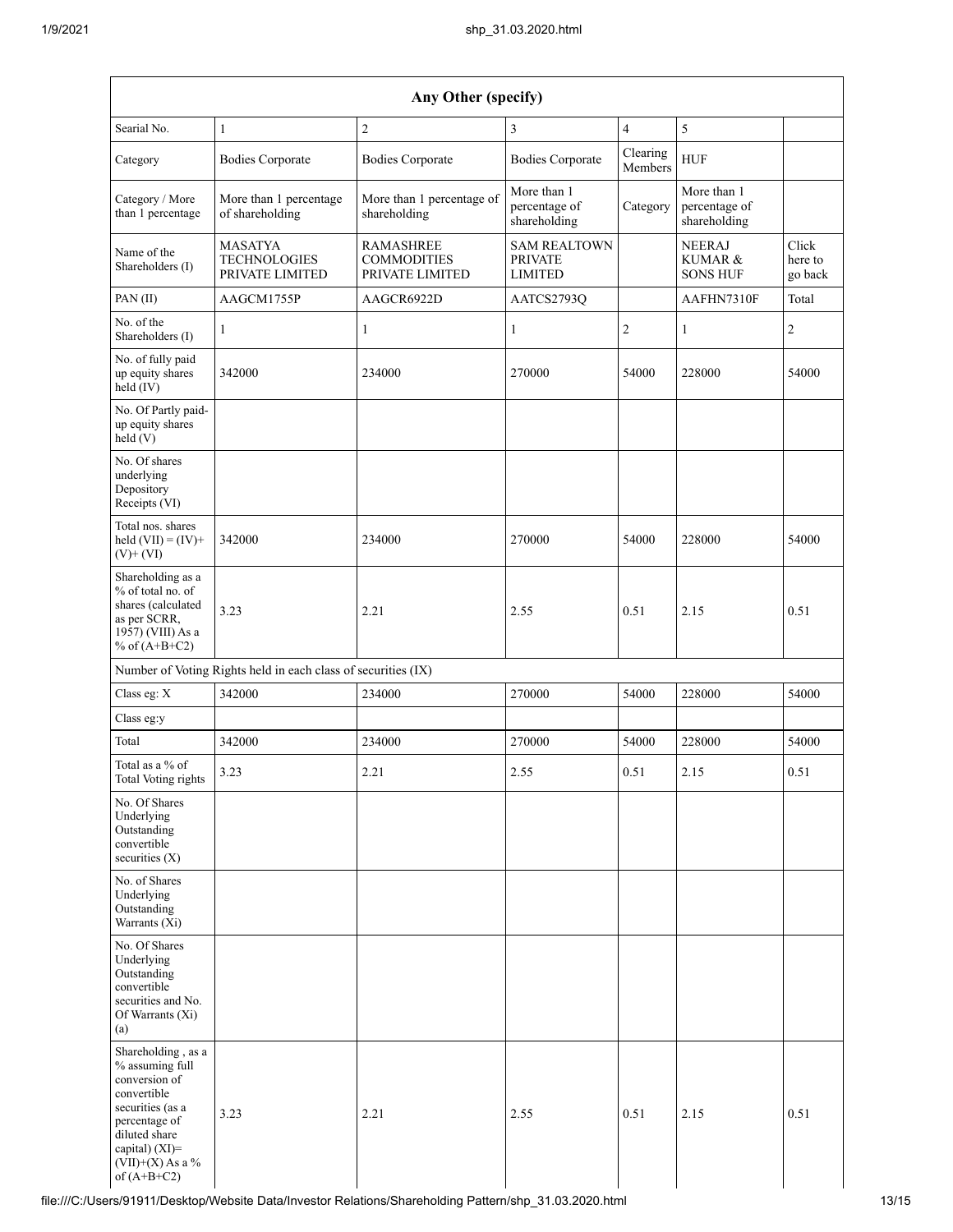l.

| Number of Locked in shares (XII)                                               |   |          |        |          |          |       |  |  |  |  |
|--------------------------------------------------------------------------------|---|----------|--------|----------|----------|-------|--|--|--|--|
| No. (a)                                                                        | v | $\theta$ |        | $\theta$ | $\left($ | v     |  |  |  |  |
| As a % of total<br>$\theta$<br>Shares held (b)                                 |   | $\theta$ |        | $\theta$ | $\theta$ | v     |  |  |  |  |
| Number of equity<br>shares held in<br>342000<br>dematerialized<br>form $(XIV)$ |   | 234000   | 270000 | 54000    | 228000   | 54000 |  |  |  |  |
| Reason for not providing PAN                                                   |   |          |        |          |          |       |  |  |  |  |
| Reason for not<br>providing PAN                                                |   |          |        |          |          |       |  |  |  |  |